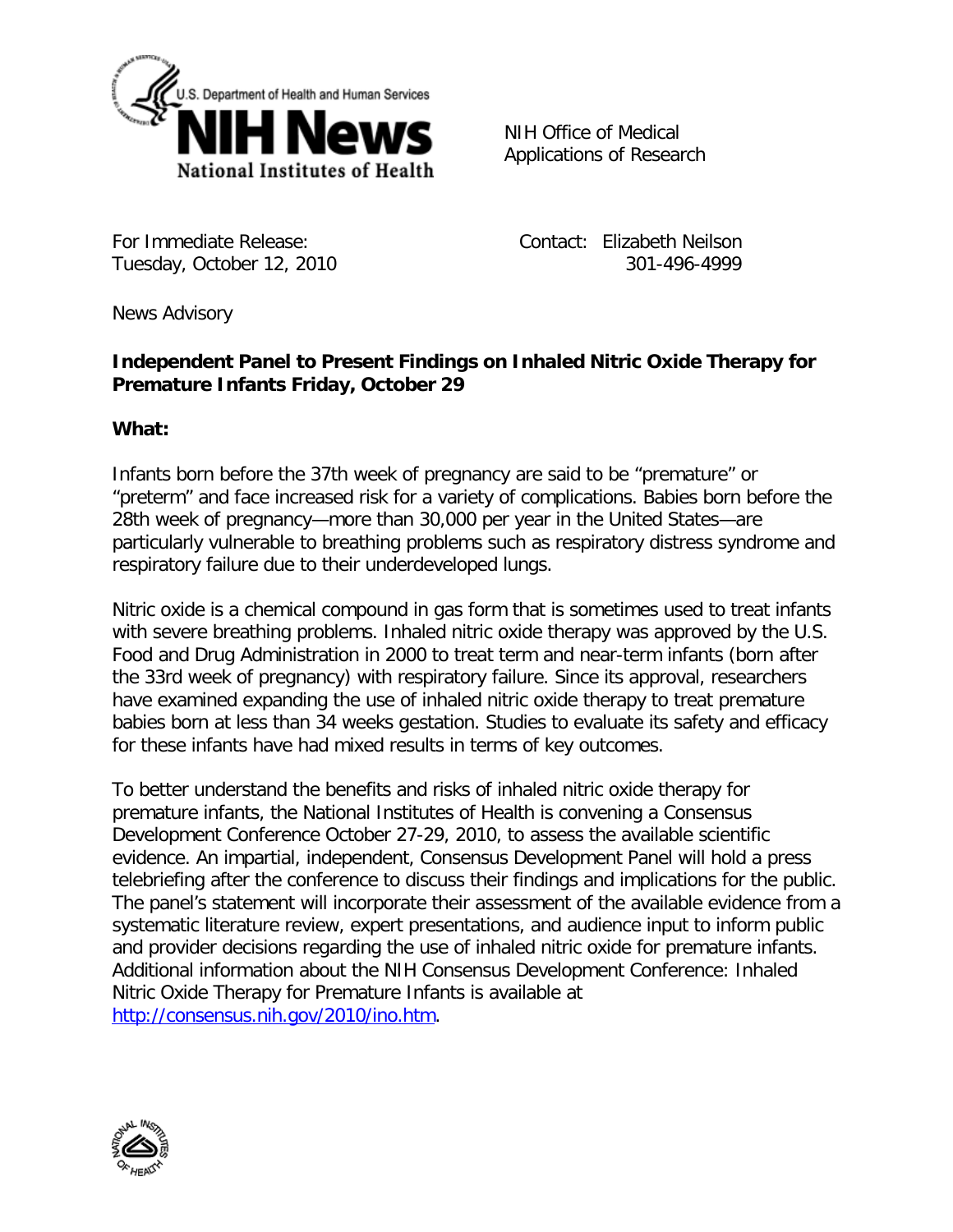## **Who:**

Members of the Consensus Development Panel, to be announced Wednesday, October 27, 2010.

### **When & Where:**

Presentation and discussion of the panel's draft consensus statement:

- Friday, October 29, 2010 at 9:00 a.m. EST
- Natcher Conference Center on the main NIH campus in Bethesda, Maryland
- Also available via webcast: [http://videocast.nih.gov](http://videocast.nih.gov/)

Press telebriefing:

- Friday, October 29, 2010 at 2:00 p.m. EST
- Available via telephone conference call only
- Pre-registration (optional) and additional resources: <http://consensus.nih.gov/2010/inomedia.htm>
- Dial in info: 1-888-428-7458 (US) | 201-604-5177 (international)

(Pre-registration is not required, but relevant material will be e-mailed to pre-registered media prior to the telebriefing.)

Please call in 5 to 10 minutes prior to the start of the telebriefing. Media will be asked for name and outlet. Interested parties who are not affiliated with a media outlet may listen in, but will not be permitted to ask questions during the call.

## **Conference Information:**

The Consensus Development Conference is free and open to the public. Conference times are listed below and further details are available at [http://consensus.nih.gov/2010/ino.htm.](http://consensus.nih.gov/2010/ino.htm)

- Wednesday, October 27, 2010 8:30 a.m. 4:00 p.m.
- Thursday, October 28, 2010 8:30 a.m. 12:30 p.m.
- Friday, October 29, 2010 9:00 a.m. 11:00 a.m.

Live and archived webcast: [http://videocast.nih.gov](http://videocast.nih.gov/)

Visitors to campus should plan to take Metro, as parking is limited. For information about security procedures, please see [http://www.nih.gov/about/visitor.](http://www.nih.gov/about/visitor)